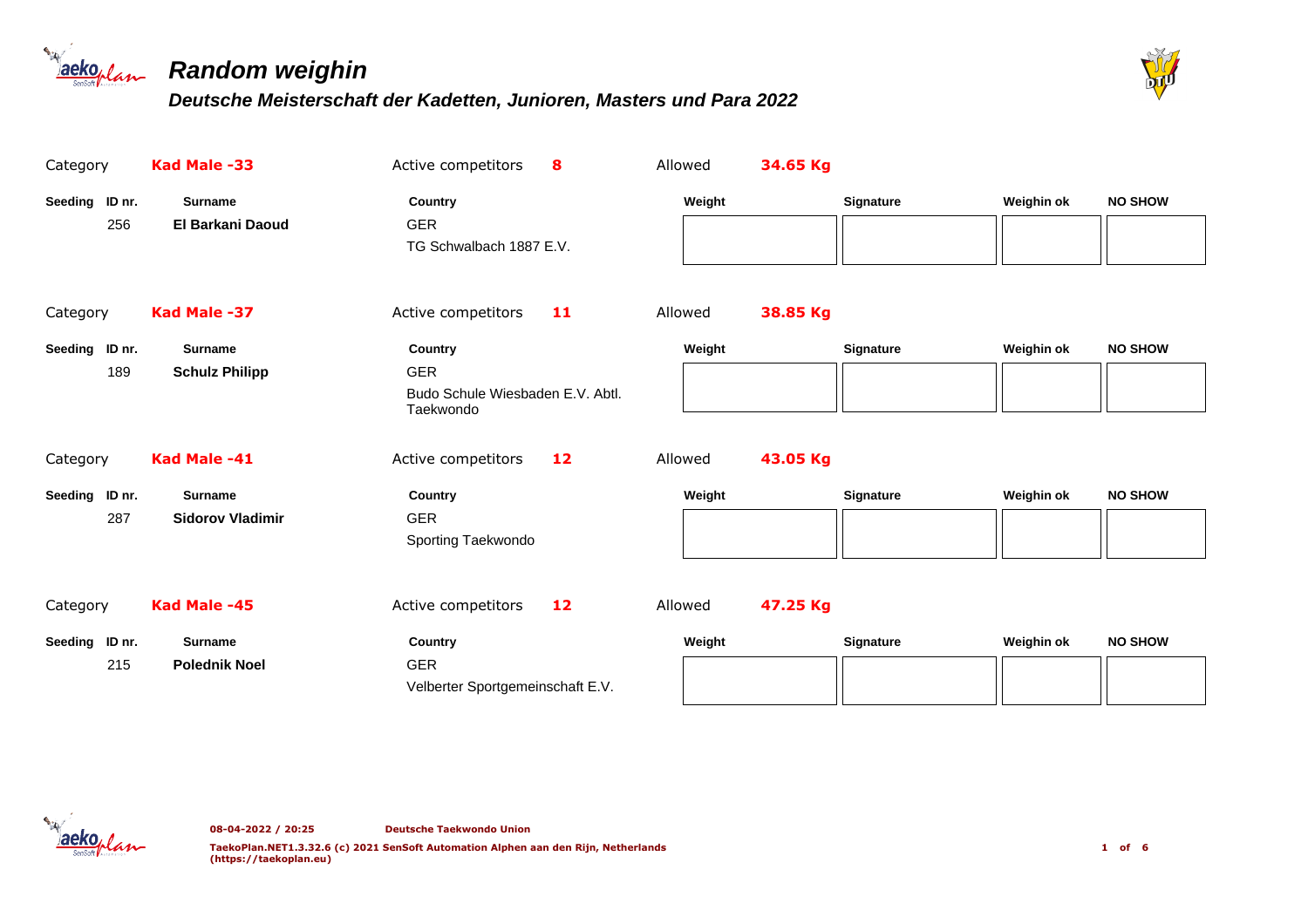



| Category          | Kad Male -49                | Active competitors                     | 13 | Allowed | 51.45 Kg |                  |            |                |
|-------------------|-----------------------------|----------------------------------------|----|---------|----------|------------------|------------|----------------|
| Seeding ID nr.    | <b>Surname</b>              | Country                                |    | Weight  |          | Signature        | Weighin ok | <b>NO SHOW</b> |
| 246               | <b>Ünal Efe</b>             | <b>GER</b>                             |    |         |          |                  |            |                |
|                   |                             | Becketaler Turnverein 1907 E.V.        |    |         |          |                  |            |                |
|                   |                             |                                        |    |         |          |                  |            |                |
| Category          | Kad Male -53                | Active competitors                     | 10 | Allowed | 55.65 Kg |                  |            |                |
| Seeding ID nr.    | <b>Surname</b>              | <b>Country</b>                         |    | Weight  |          | <b>Signature</b> | Weighin ok | <b>NO SHOW</b> |
| 164               | <b>Cavusman Aslan-Eymen</b> | <b>GER</b>                             |    |         |          |                  |            |                |
|                   |                             | DJK SV Lowick 1930 E.V. Abt. Taekwondo |    |         |          |                  |            |                |
|                   |                             |                                        |    |         |          |                  |            |                |
| Category          | Kad Male -57                | Active competitors                     | 7  | Allowed | 59.85 Kg |                  |            |                |
| Seeding<br>ID nr. | <b>Surname</b>              | Country                                |    | Weight  |          | <b>Signature</b> | Weighin ok | <b>NO SHOW</b> |
| 184               | <b>Bube Fynn-Luca</b>       | <b>GER</b>                             |    |         |          |                  |            |                |
|                   |                             | Chung Gun Hammersbach E.V.             |    |         |          |                  |            |                |
|                   |                             |                                        |    |         |          |                  |            |                |
| Category          | Kad Male -61                | Active competitors                     | 6  | Allowed | 64.05 Kg |                  |            |                |
| Seeding ID nr.    | <b>Surname</b>              | Country                                |    | Weight  |          | <b>Signature</b> | Weighin ok | <b>NO SHOW</b> |
| 177               | Szeja Filip                 | <b>GER</b>                             |    |         |          |                  |            |                |
|                   |                             | TG Wörth / Isar-Essenbach              |    |         |          |                  |            |                |

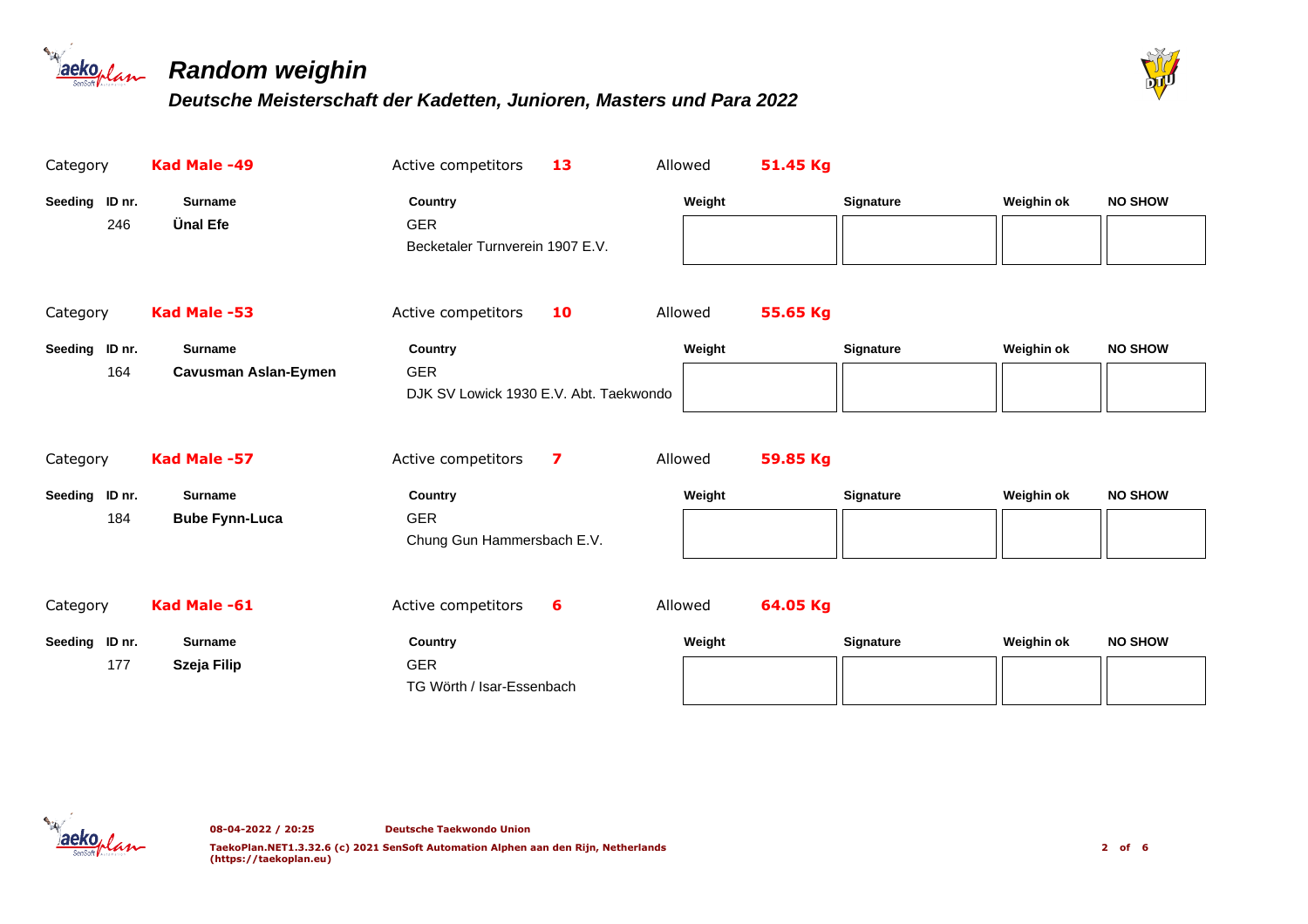



| Category              | Kad Male -65                             | Active competitors<br>$\overline{\mathbf{2}}$         | Allowed | 68.25 Kg |                  |            |                |
|-----------------------|------------------------------------------|-------------------------------------------------------|---------|----------|------------------|------------|----------------|
| Seeding ID nr.<br>223 | <b>Surname</b><br><b>Yesilkusak Erol</b> | Country<br><b>GER</b><br>TSV 1865 Dachau              |         | Weight   | <b>Signature</b> | Weighin ok | <b>NO SHOW</b> |
| Category              | Kad Female -29                           | Active competitors<br>$\blacksquare$                  | Allowed | 30.45 Kg |                  |            |                |
| Seeding ID nr.<br>173 | <b>Surname</b><br><b>Cetin Emira Nur</b> | Country<br><b>GER</b><br>Taekwondo-Club Solingen E.V. |         | Weight   | <b>Signature</b> | Weighin ok | <b>NO SHOW</b> |
| Category              | Kad Female -33                           | Active competitors<br>6                               | Allowed | 34.65 Kg |                  |            |                |
| Seeding ID nr.<br>227 | <b>Surname</b><br>Rümeysa Sari           | Country<br><b>GER</b><br>Sportcenter Samurai E.V.     |         | Weight   | <b>Signature</b> | Weighin ok | <b>NO SHOW</b> |
| Category              | Kad Female -37                           | Active competitors<br>3                               | Allowed | 38.85 Kg |                  |            |                |
| Seeding ID nr.<br>239 | <b>Surname</b><br>Celik Ela-Eylül        | Country<br><b>GER</b><br>LT Sports E.V.               |         | Weight   | <b>Signature</b> | Weighin ok | <b>NO SHOW</b> |

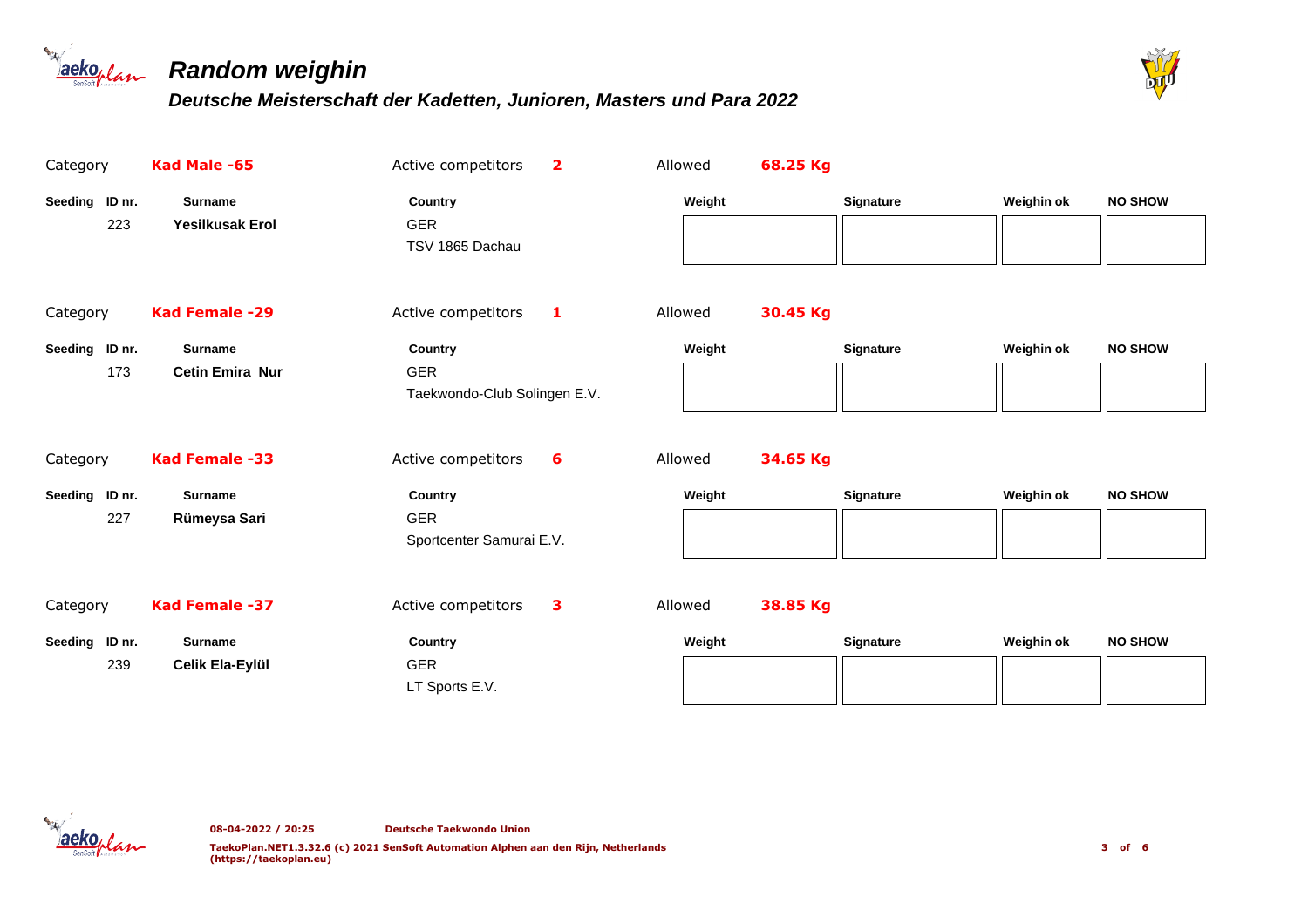



| Category                 | Kad Female -41                           | Active competitors<br>11                                 | Allowed | 43.05 Kg |                  |            |                |
|--------------------------|------------------------------------------|----------------------------------------------------------|---------|----------|------------------|------------|----------------|
| Seeding ID nr.<br>243    | <b>Surname</b><br>Kayahan Aleyna         | Country<br><b>GER</b><br>LT Sports E.V.                  | Weight  |          | Signature        | Weighin ok | <b>NO SHOW</b> |
| Category                 | Kad Female -44                           | Active competitors<br>9                                  | Allowed | 46.2 Kg  |                  |            |                |
| Seeding ID nr.<br>275    | <b>Surname</b><br>Özsoy Meyra            | Country<br><b>GER</b><br>Taekyon Dojang Frankfurt E.V.   | Weight  |          | Signature        | Weighin ok | <b>NO SHOW</b> |
| Category                 | Kad Female -47                           | Active competitors<br>8                                  | Allowed | 49.35 Kg |                  |            |                |
| Seeding ID nr.<br>200    | <b>Surname</b><br>Hajdini Leonara        | Country<br><b>GER</b><br>Taekwondo Sportschule Wuppertal | Weight  |          | Signature        | Weighin ok | <b>NO SHOW</b> |
| Category                 | Kad Female -51                           | 11<br>Active competitors                                 | Allowed | 53.55 Kg |                  |            |                |
| ID nr.<br>Seeding<br>225 | <b>Surname</b><br><b>Brummer Claudia</b> | Country<br><b>GER</b><br>ASV Dachau E.V.                 | Weight  |          | <b>Signature</b> | Weighin ok | <b>NO SHOW</b> |

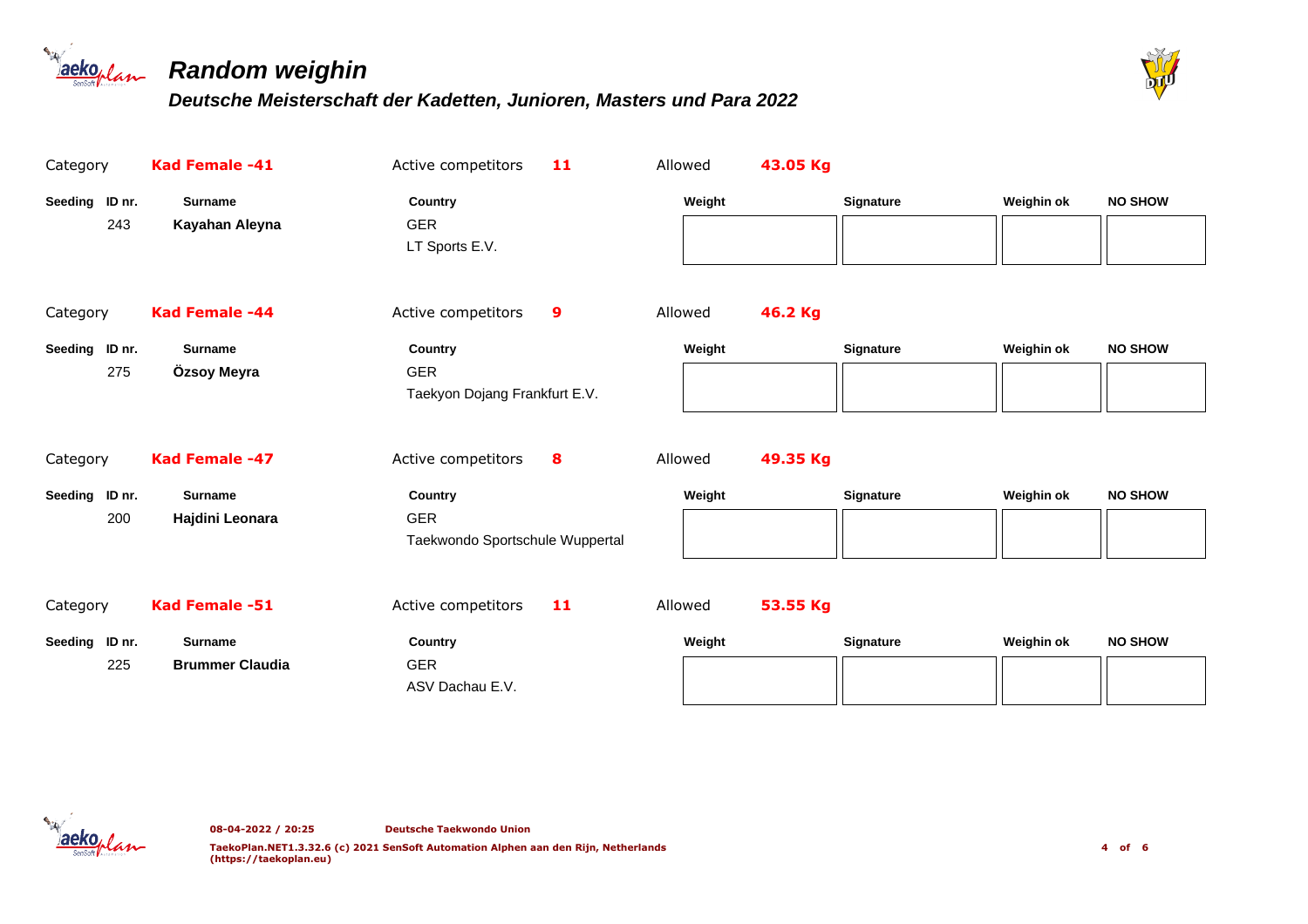



| Category              | Kad Female -55                             | Active competitors                                        | 12                      | Allowed | 57.75 Kg     |                  |            |                |
|-----------------------|--------------------------------------------|-----------------------------------------------------------|-------------------------|---------|--------------|------------------|------------|----------------|
| Seeding ID nr.<br>258 | <b>Surname</b><br><b>Brilz Emilia</b>      | Country<br><b>GER</b><br>Velberter Sportgemeinschaft E.V. |                         | Weight  |              | <b>Signature</b> | Weighin ok | <b>NO SHOW</b> |
| Category              | Kad Female -59                             | Active competitors                                        | 3                       | Allowed | 61.95 Kg     |                  |            |                |
| Seeding ID nr.<br>160 | <b>Surname</b><br>Rucinski Viktoria        | Country<br><b>GER</b><br>TSV 1865 Dachau                  |                         | Weight  |              | Signature        | Weighin ok | <b>NO SHOW</b> |
| Category              | Mas Male -68                               | Active competitors                                        | $\overline{\mathbf{2}}$ | Allowed | 71.4 Kg      |                  |            |                |
| Seeding ID nr.<br>312 | <b>Surname</b><br><b>Biehl Jan</b>         | Country<br><b>GER</b><br>TANGUN E.V.                      |                         | Weight  |              | Signature        | Weighin ok | <b>NO SHOW</b> |
| Category              | Mas Male -80                               | Active competitors                                        | 1                       | Allowed | <b>84 Kg</b> |                  |            |                |
| Seeding ID nr.<br>306 | <b>Surname</b><br><b>Skandrani Taoufik</b> | Country<br><b>GER</b><br>2K Training E.V.                 |                         | Weight  |              | <b>Signature</b> | Weighin ok | <b>NO SHOW</b> |